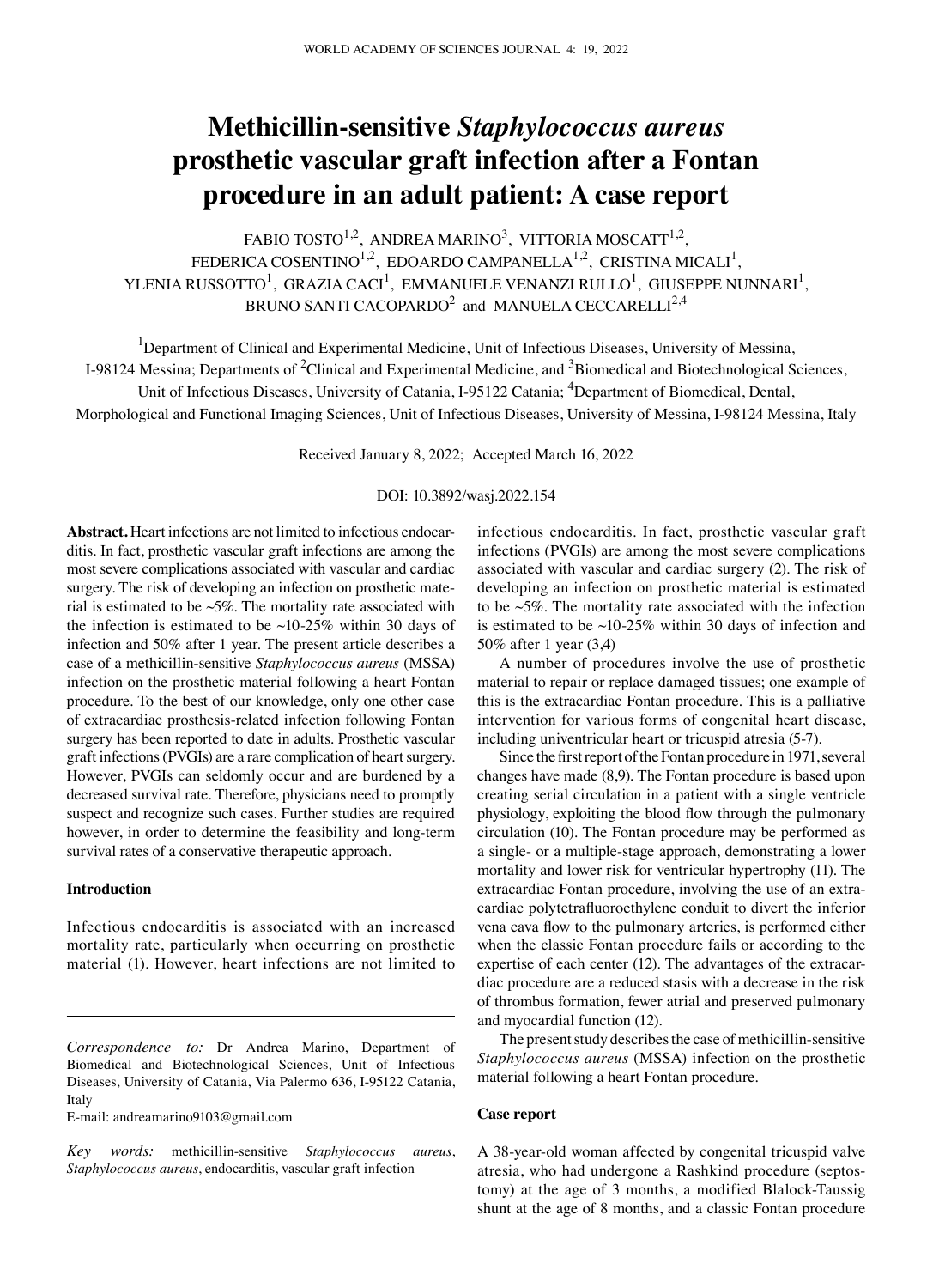

Figure 1. (A and B) PET/CT scan imaging performed using radiolabeled leukocytes, demonstrating the presence of inflammatory tissue (vegetation) within extracardiac prosthesis. Panels A and B illustrate different sections of the same PET/CT scan.

at the age of 4 years, was admitted to the Infectious Diseases Unit of Garibaldi Hospital (Catania, Italy) in June, 2021 after being diagnosed with an infection of an extracardiac prosthesis. Following the classic Fontan procedure, the patient had lived in a state of wellness until 2013 when, after giving birth, developed heart failure and deep vein thrombosis. Subsequently, the patient therefore underwent her last surgery, an extracardiac Fontan procedure with a right Gore-tex™ 22  $Maze^{\circledast}$  (W. L. Gore & Associates, Inc.) and the implant of epicardial catheters, in 2017 at the San Donato Hospital (Milan, Italy). The post‑operative course was complicated by a long period of subsequent pleural and atrial arrhythmias, resistant to amiodarone treatment. Therefore, catheter ablation was performed.

Following the extracardiac Fontan procedure, monthly febrile episodes (maximum temperature, 37.5‑38˚C) occurred, lasting from 2 to 3 days, which became increasingly more frequent. Consequently, in May, 2021 she was admitted to the Congenital Heart Diseases Ward of the adult Unit of the San Donato Hospital, where the infection of the extracardiac prosthesis was diagnosed owing to a heart positron emission tomography/computed tomography scan performed using radiolabeled leukocytes, highlighting the presence of a vegetation (Fig. 1). The patient was subsequently discharged and admitted to the Infectious Diseases Unit of Garibaldi Hospital (Catania, Italy).

Upon admission, the patient was apyretic (maximum temperature recorded, 36.8˚C), blood pressure was measured at 100/65 mmHg, heart rate at 90 bpm, ambient oxygen saturation at 96% and the respiratory rate at 19 breaths/min.

A physical examination revealed sufficient peripheral perfusion, valid pulses, well represented subcutaneous tissues,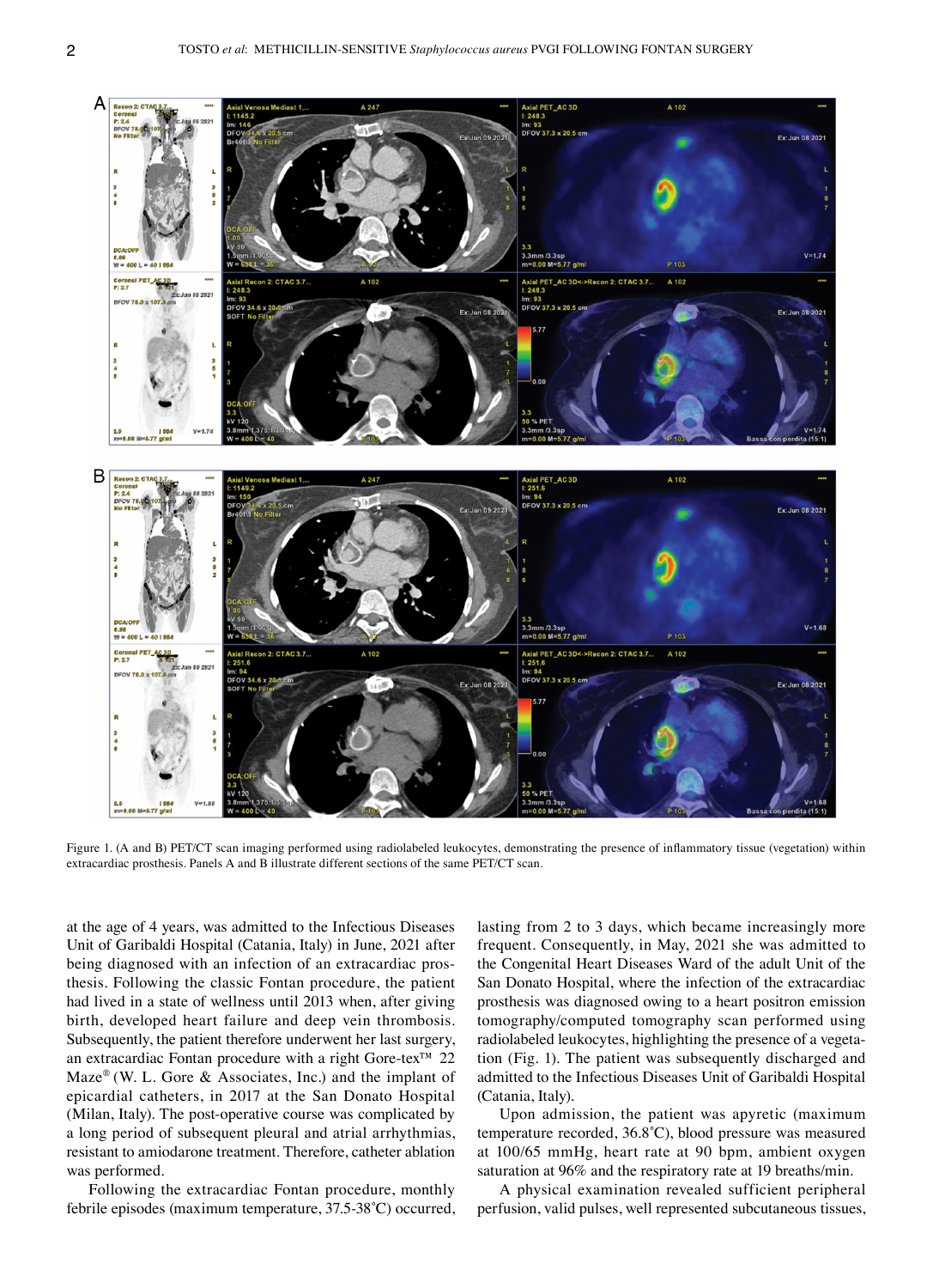Table I. Results of the sensitivity tests performed on *Staphylococcus aureus* isolated using six different blood cultures.

| Ampicillin<br>Ciprofloxacin<br>Clindamycin | 4<br>$\leq$ 1<br>$\leq 0.25$<br>$\leq 8$<br>$\leq$ 1 | R<br>S<br>S<br>S<br>S |
|--------------------------------------------|------------------------------------------------------|-----------------------|
|                                            |                                                      |                       |
|                                            |                                                      |                       |
|                                            |                                                      |                       |
| Chloramphenicol                            |                                                      |                       |
| Daptomycin                                 |                                                      |                       |
| Erythromycin                               | ≤ $0.25$                                             | S                     |
| Gentamicin                                 | <1                                                   | S                     |
| Levofloxacin                               | $\leq$ 1                                             | S                     |
| Linezolid                                  | $\leq$ 1                                             | S                     |
| Oxacillin                                  | ≤ $0.25$                                             | S                     |
| Penicillin                                 | 8                                                    | R                     |
| Synercid                                   | $\leq$ 1                                             | S                     |
| Tetracycline                               | <1                                                   | S                     |
| Vancomycin                                 | $\overline{2}$                                       | S                     |
| Amikacina                                  | $\leq 8$                                             | S                     |
| Amoxicillin/clavulanate                    | <4/2                                                 | S                     |
| Cefoxitin                                  | $\leq 4$                                             | <b>NEG</b>            |
| Ceftaroline                                | $\leq 0.5$                                           | S                     |
| Phosphomycin                               | $\leq 32$                                            | S                     |
| Imipenem                                   | $\leq 4$                                             | S                     |
| Minocycline                                | $\leq$ 1                                             | S                     |

MIC, minimum inhibitory concentration; S/R, susceptible/resistant; NEG, negative.

the absence of peripheral edema, valid heart tones and the absence of murmurs. Blood chemistry tests highlighted a normal white blood cell count  $(5,100/\mu)$ ; normal range 4,300-10,300/ $\mu$ l), with a normal differential count (neutrophils, 68.6%; lymphocytes, 19.0%), mild anemia (hemoglobin, 11.0 g/dl; normal range,  $13.6 - 17.2$  g/dl), a normal platelet count (149,000/ $\mu$ l; normal range, 156,000-373,000/ $\mu$ l) and a low creatine phosphokinase (CPK) level (20 UI/l; normal range, 29‑59 UI/l). However, abnormally increased C‑reactive protein (CRP) levels (1.77 mg/dl; normal range, <0.5 mg/dl) and an increased erythrocyte sedimentation rate (17 mm/h; normal range, <10 mm/h) were detected. The procalcitonin levels were normal (0.05 pg/ml; normal range, <0.1 pg/ml), the creatinine level was 0.53 mg/dl (the estimated glomerular filtration rate, calculated with the chronic kidney disease epidemiology collaboration method was 119.7 ml/min). Liver function indices were also normal (aspartate aminotransferase, alanine aminotransferase and international normalized ratio, and total and conjugated bilirubin). Human immunodeficiency virus, hepatitis C virus and hepatitis B virus serology resulted negative (13‑15). During hospitalization, six blood cultures were taken, all of whom tested positive for MSSA (Table I).

Antibiotic treatment with daptomycin at 12 mg/kg per day (750 mg/day), gentamicin at 4 mg/kg per day (240 mg/day), trimethoprim/sulfamethoxazole at 800/160 mg b.i.d. and rifampin at 900 mg/day was then commenced. After 48 h, the patient was still apyretic, while the CRP levels decreased, reaching the normal range (0.35 mg/dl). The CPK levels were limited to below the upper level of normality (53 U/l; normal range, 29.0‑200.0 U/l), demonstrating that the patient was tolerating the selected regimen (Table II).

The patient continued the antibiotic therapy for a total of 6 weeks; gentamicin treatment was terminated after 2 weeks (complying with the European Society of Cardiology guide‑ lines for the management of infectious endocarditis) (16), and the normalization of the altered blood tests, clinical improvement and negativization of blood cultures were obtained. However, the patient refused to undergo surgery to replace the extracardiac device after completing the antibiotic treatment. Therefore, a conservative approach was selected. She

Table II. Blood test results before and during the antimicrobial therapy.

| Parameter             | Date (day/month) <sup>a</sup> |       |       |       |       |       |       |          |                          |       |
|-----------------------|-------------------------------|-------|-------|-------|-------|-------|-------|----------|--------------------------|-------|
|                       | 16/06                         | 19/06 | 22/06 | 29/06 | 05/07 | 09/07 | 15/07 | 21/07    | 26/07                    | 03/08 |
| Hb(g/dl)              | 11.0                          | 11.8  | 12.0  | 11.9  | 12.2  | 13.0  | 14.1  | 13.2     | 13.5                     | 12.9  |
| WBCs (cells/ $\mu$ l) | 5,100                         | 5,900 | 5,200 | 5,100 | 4,200 | 5,300 | 4,000 | 3,900    | 4,600                    | 4,200 |
| Neutrophils $(\%)$    | 68.6                          | 64.6  | 70.1  | 66.8  | 63.9  | 67.2  | 62.1  | 59.4     | 64.9                     | 64.1  |
| Lymphocytes $(\%)$    | 19.0                          | 23.9  | 25.0  | 21.5  | 21.2  | 26.0  | 24.3  | 29.0     | 30.0                     | 25.4  |
| CPK (UI/l)            | Ξ.                            | 20    | 28    | 22    | 57    | 59    | 58    | 75       | $\overline{\phantom{a}}$ | 53    |
| Creatinine (mg/dl)    | 0.54                          | 0.74  | 0.66  | 0.64  | 0.54  | 0.71  | 0.58  | 0.69     | 0.69                     | 0.53  |
| AST (UI/l)            | 25                            | 24    | 30    | 19    | 24    |       |       | $\equiv$ | $\overline{\phantom{a}}$ | 24    |
| ALT (UI/I)            | 35                            | 31    | 48    | 19    | 20    |       |       | Ξ.       | $\overline{\phantom{a}}$ | 28    |
| ESR (sec)             | 17                            | 19    | 13    | 8     | 7     | 7     |       | 6        | 6                        | 8     |
| $CRP$ (mg/dl)         | 1.77                          | 0.35  | 0.30  | 0.19  | 0.49  | 0.45  | 0.37  | 0.40     | 0.41                     | 0.52  |
| $PCT$ (ng/ml)         | 0.05                          | N/A   | 0.02  | 0.01  | N/A   | N/A   | N/A   | 0.02     | 0.01                     | 0.01  |

<sup>a</sup>All measurements were performed in 2021. Hb, hemoglobin; WBCs, white blood cells; CPK, creatine phosphokinase; AST, aspartate aminotransferase; ALT, alanine aminotransferase; ESR, erythrocyte sedimentation rate; CRP, C-reactive protein; PCT, procalcitonin; -, not tested; N/A, tested but reagent temporarily not available at the laboratory.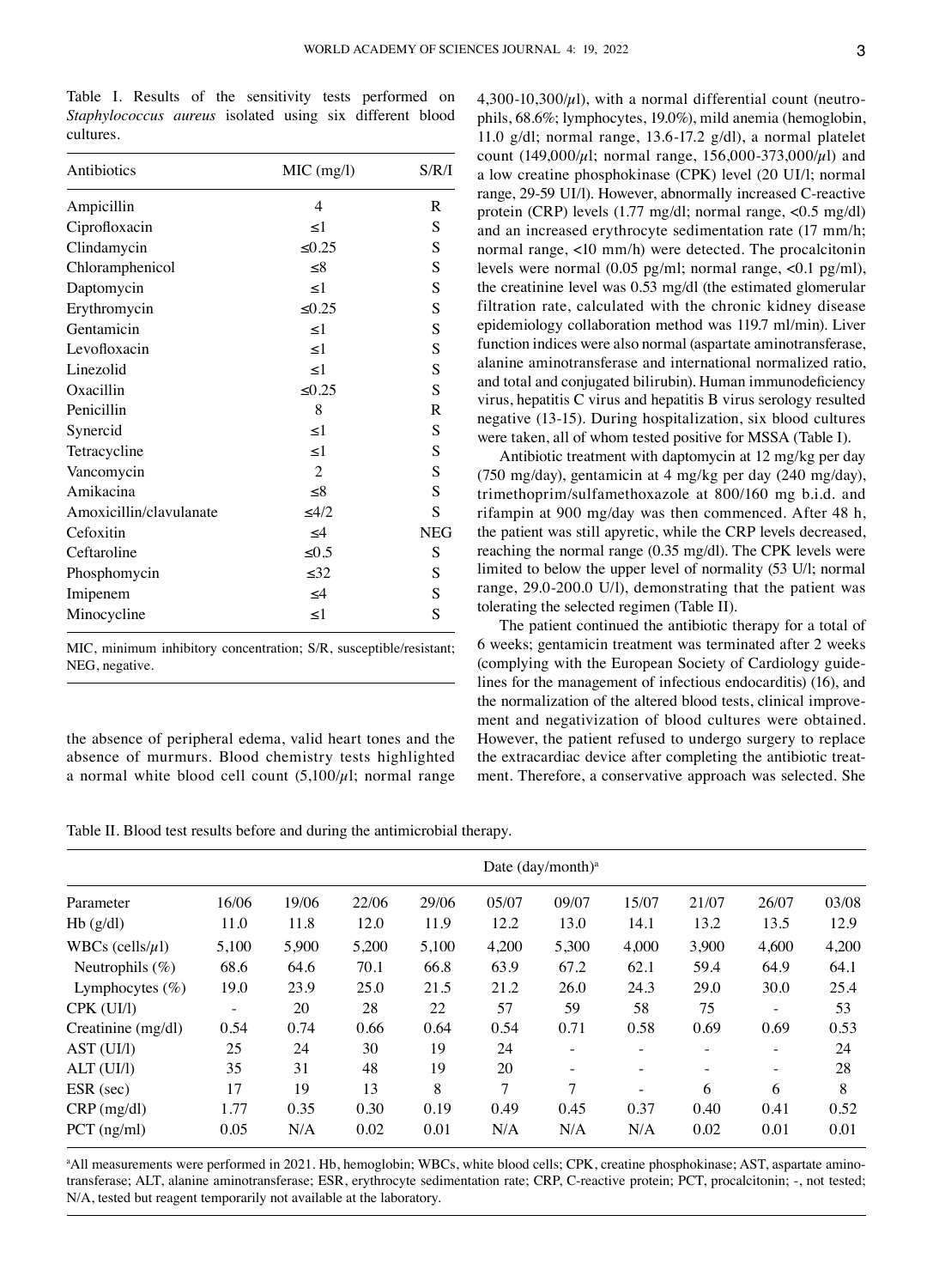is currently in a good clinical condition and on an antibiotic therapy with dalbavancin and minocycline.

# **Discussion**

As far as is known, only one other case of the infection of an extracardiac prosthesis following Fontan surgery has been reported to date in adults (17), as the majority of the cases presented in literature concern children (18).

The epidemiological study by Lee *et al* (18) on a cohort of children born between 2000 and 2008 (total no. 1,967,991) revealed an incidence of 0.184/1,000 congenital heart diseases requiring a Fontan procedure. In that study, the 10‑year survival rate was  $0.822$  ( $\pm 0.026$ ). The causes of death included heart complications in 43.8% of cases and infections in 20.8%; other minor causes were sudden death, arrhythmias and cerebrovascular accidents. However, Lee *et al* (18) did not mention the etiological agents of the infections.

Since Fontan surgery is characterized by the use of prosthetic material, post‑surgery infections can be considered and treated as vascular graft infections. Revest *et al* (19) performed a review of the literature of the medical treatment of PVGIs, approaching the issue by focusing on microorganisms and not on the procedure. In their review, among the 46 clinical studies included, there were 43 cohort studies, one case control study and four animal trials (19). They identified *Staphylococcus aureus* (20‑53%) as the main etiological agent pathogen for PVGIs, followed by Enterobacteriaceae (14-41%) and others bacteria, demonstrating the optimal treatment option according to the isolated microorganism (19). However, their approach did not reveal which procedures and which materials are more burdened by infectious events.

In the case presented herein, a MSSA was responsible for the disease. *Staphylococcus aureus* is a Gram-positive bacterium involved in a large number of infectious processes, such as bloodstream infections, infectious endocarditis, skin and soft tissues infections and device-related infections (20).

The high incidence of *Staphylococcus aureus* infections of prosthetic material is justified by its ability to produce biofilm, a matrix around the bacterium that renders it difficult for the host organism's defenses to combat the infection, also hampering the penetration of antibiotics. Moreover, as prostheses are external devices, they are not vascularized by the systemic circulation, thus making it difficult for the immune system and drugs to reach and destroy the bacteria (21‑23). For the present case, the combination therapy of daptomycin, rifampin and gentamicin was selected according to the current ESC guidelines for infectious endocarditis induced by *Staphylococcus aureus* on prosthetic valves. In particular, daptomycin was preferred to oxacillin and vancomycin for its easier administration (once daily vs. six times per day and four times per day, respectively), the lower number of drug interactions and incidence of side‑effects (compared with vancomycin), and for its higher effectiveness in the right‑side endocarditis (16,24).

The European Society for Vascular Surgery (ESVS) indicates that, in the event of a PVGI, surgical treatment with the objective of removing and replacing the extracardiac prosthesis should be preferred whenever possible (25).

According to the studies by Darouiche (26) and Revest *et al* (19), however, antibiotic treatment is recommended in all cases of endovascular prosthesis infections prior to surgical intervention. Treatment should vary from case to case. If the prosthetic material can be removed without replacement, they recommend a minimum duration of 2 weeks of intravenous therapy before surgery, followed by a further 2 weeks of oral therapy following the intervention. If the prosthetic material is replaced, 4 to 6 weeks of antibiotic therapy is recommended to prevent recurrent infections. However, some researchers recommend a treatment duration of up to 1 year following surgery. Of note, the studies by Kahlberg *et al* (27), Darouiche (26) and Spiliotopoulos *et al* (28) demonstrated that in those cases in which surgery is not recommended due to its high risks, or when it is refused by the patient, a life-long antibiotic therapy improves the survival.

In conclusion, prosthetic vascular graft infections are a rare complication of heart surgery. However, they can seldomly occur and are burdened by a low survival rate. Therefore, these need to be promptly suspected and recognized. Further studies are required however, to determine the feasibility and long-term survival rates of the conservative approach.

# **Acknowledgements**

The authors would like to thank Dr Pietro Leanza for his kind English revision.

## **Funding**

No funding was received.

# **Availability of data and materials**

The datasets used and/or analyzed during the current study are available from the corresponding author on reasonable request.

## **Authors' contributions**

FT, AM, EC and MC were involved in the conception of the study. FT, VM, FC and EC collected and analyzed the patient's data. VM, FC, YR, CM and GC were involved in the design of the study and reviewed the literature associated with the article. EVR, BSC, GN and MC obtained medical images and revised the article. AM and MC advised on patient treatment and wrote the final draft of the manuscript. All authors have read and approved the final manuscript. FT and AM confirm the authenticity of all the raw data.

# **Ethics approval and consent to participate**

The patient signed a written informed consent. Within the consent, it is specified that data collected during the diagnostic and therapeutic process can be anonymously used for scientific purposes.

#### **Patient consent for publication**

The patient signed a written informed consent for the publication of the data presented herein. Within the consent, it